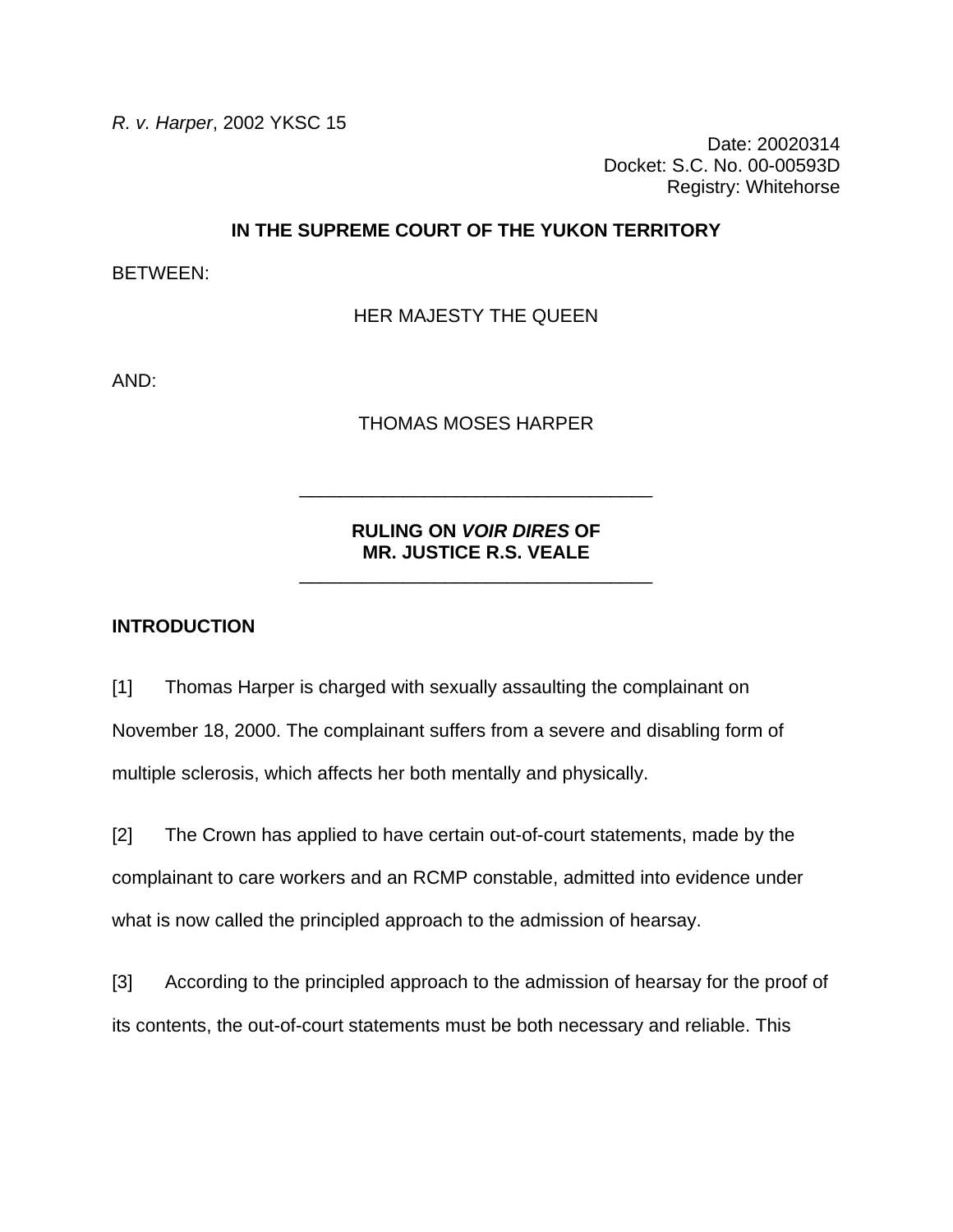application brings into focus the tension between the right of the accused to a fair trial and the equality right of the mentally and physically disabled to be heard.

### **BACKGROUND**

[4] The Crown has presented evidence about the medical condition of the complainant from Dr. Anzarut, her treating neurologist who specializes in multiple sclerosis. Dr. Macdonald, the treating physician of the complainant has also testified.

[5] The medical evidence was presented in a *voir dire* to determine whether the complainant would suffer trauma from testifying at a capacity hearing. The experts did not address specific memory issues related to the out-of-court statements of the complainant that are now in issue.

[6] The complainant suffered a severe attack in 1994 after the birth of her second child. She was diagnosed with multiple sclerosis. The attack left her in a fetal position with spasticity of her upper and lower limbs. She was blind and unable to talk. She survived only with the insertion of feeding tubes.

[7] Over time, she has recovered to some extent. At one time she could walk only with a walker and assistance. Since at least the date of this charge, she has been unable to walk and is confined to a wheelchair or her bed. She is incontinent and her eyesight is extremely poor. Dr. Anzarut describes her condition as chronic multiple sclerosis with progressive deterioration.

[8] He describes her as having been terribly affected by the disease. He says the complainant has no memory that she can rely on, except for some remote memory. Dr.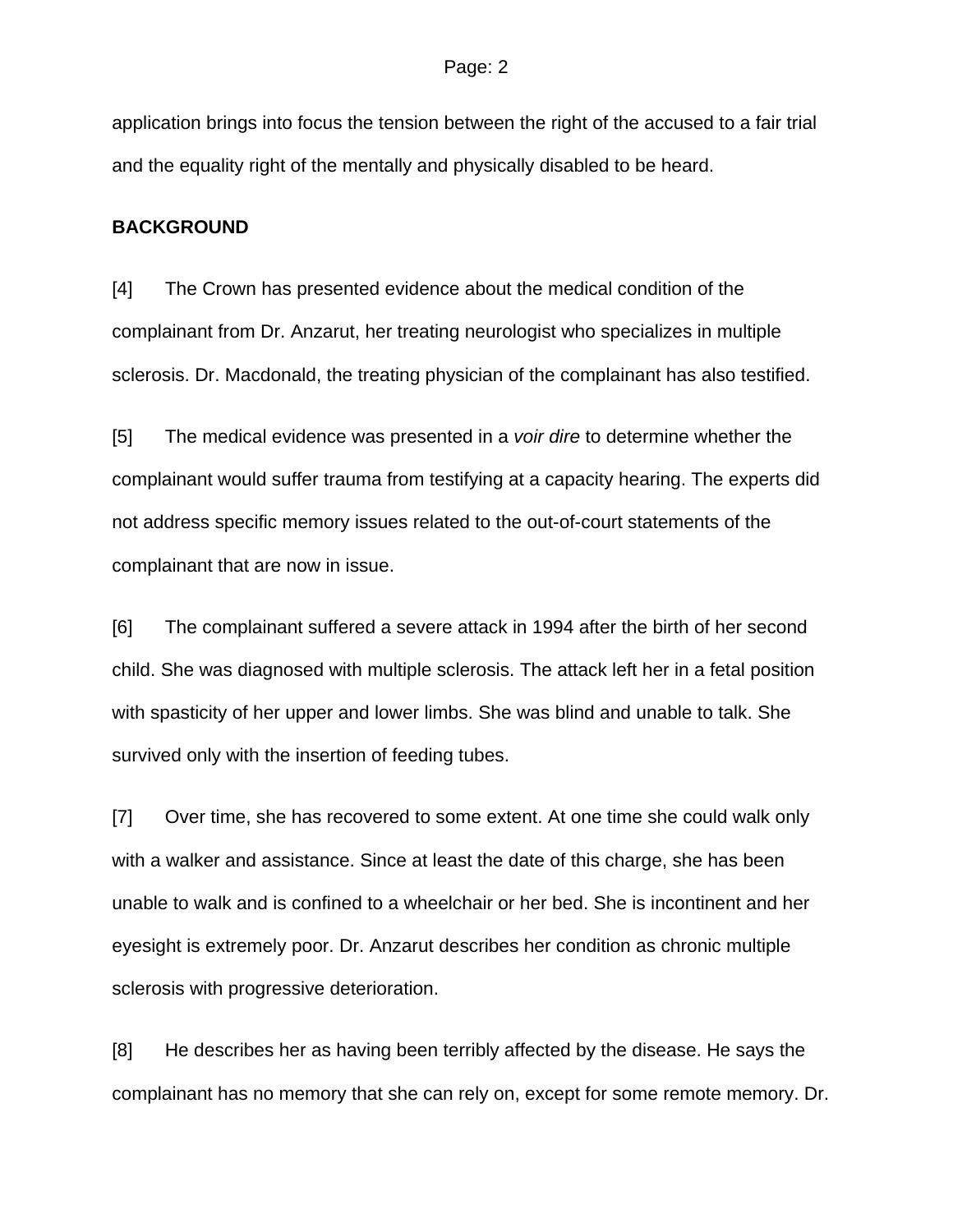Anzarut testified that she has diffuse brain damage which has affected her ability to remember things from one day to the next. She is childlike in her behaviour and, at times, completely uninhibited. Dr. Anzarut finds her totally unreliable in giving answers when he examines her. He obtains her case history from her parents and care workers but he acknowledges that he examines her in his hospital clinic rather than at Macaulay Lodge, a familiar environment where she might fare better. He also suggested that the complainant does better with her mental status at Dr. Macdonald's office, a more familiar place than his clinic. Despite all of this, I observed that the complainant hears and speaks well.

[9] Both Dr. Anzarut and Dr. Macdonald said that testifying in court would cause the complainant to become bewildered, agitated and confused. However, Dr. Anzarut said that there would be no risk to her physical health and her reaction would be emotional without causing harm, such as a relapse. He was of the opinion that she could have a temporary emotional and physical reaction but with no lasting effect. Dr. Macdonald was of a similar opinion, although she said there could be potential risk of harm. However, Dr. Macdonald said that potential risk would be lessened if she gave her evidence at Macaulay Lodge, where she resides. She implied that the complainant would be more comfortable in that environment with her caretakers. Dr. Macdonald said that when the complainant is out of her routine and controlled environment, her functioning deteriorates.

[10] I ruled that the complainant could testify at Macaulay Lodge based on the expert evidence. An inquiry was held to determine her capacity to observe, recollect and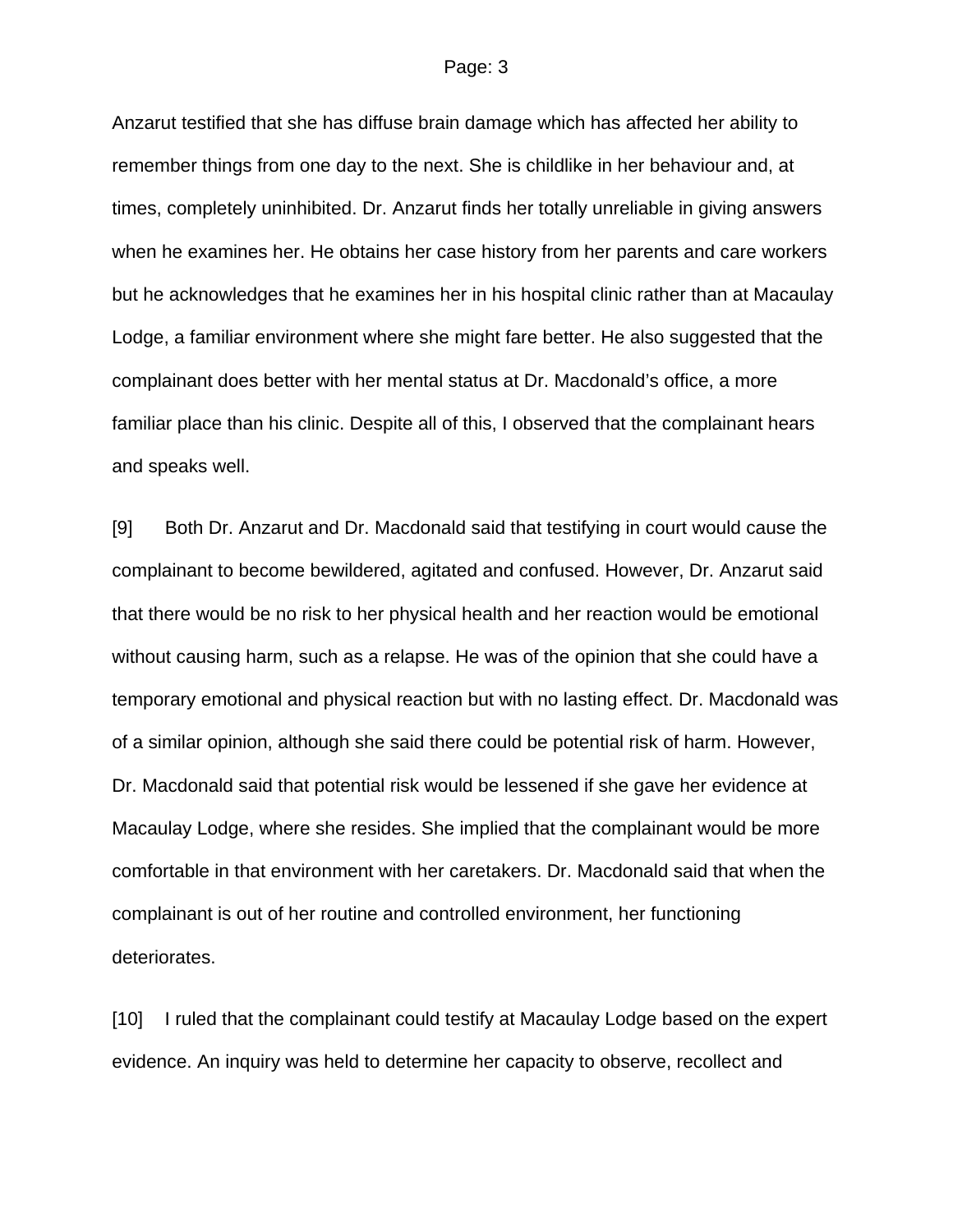communicate and I ruled that she was capable to give evidence. Her trial evidence was also heard at Macaulay Lodge.

### **THE TRIAL EVIDENCE OF THE COMPLAINANT**

[11] I am going to begin with the complainant's evidence at the inquiry into her capacity to observe, recollect and communicate. The questions at this inquiry do not touch upon the alleged offence, but rather on other subjects to test her capacity. The threshold for capacity to testify is a low one.

[12] The complainant remembered the names of her parents, her children, where she lived and the name of Dr. Macdonald. She remembered the year was 2002 but she could not give the day or the month. She remembered going to the police station. She could not remember what she did on the previous weekend. She understood well and spoke clearly, without obvious trauma.

[13] Her trial evidence was much more troublesome. I will cover it in some detail as it bears on the issue of necessity. She was still able to hear and speak clearly without trauma and often had questions for her examiners. When asked how old she was, she gave her age as 26 and asked, "Am I wrong?" At her capacity inquiry she said she was 37 and her birth date was January 20, 1968. She knew she lived at Macaulay Lodge but she did not know for how long or when she first came to live there. When asked what floor of the two-floor lodge we were on, she said, "On the third floor. Is that right? Second? First?" She said her room number was 13 and that she had always been in that room. She then remembered that she had been upstairs and guessed that the room number was 21. She did not remember that her room number at the time of the offence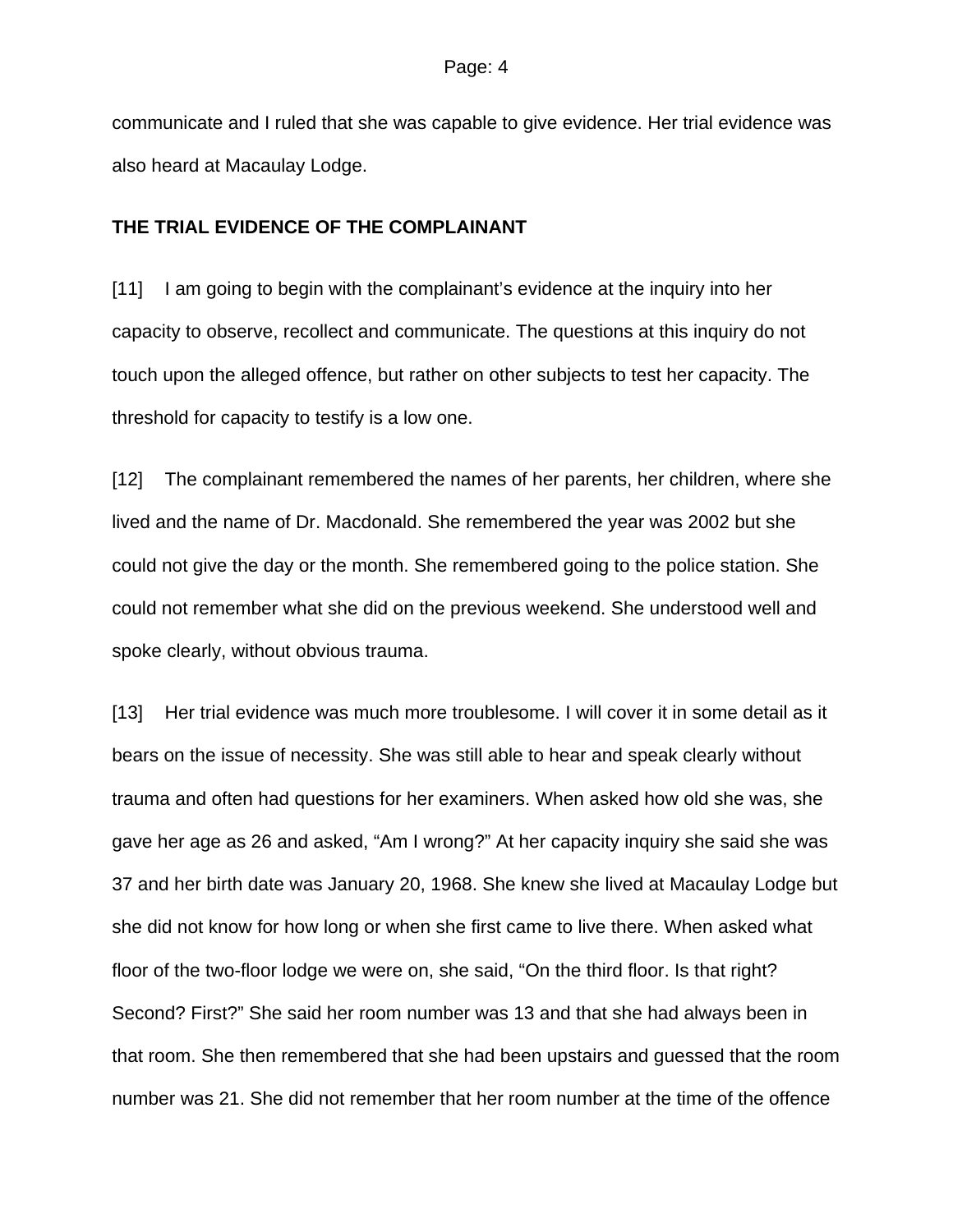was 34. She did not know when she moved from Room 34 and could not remember her present room number, which she had previously said was 13.

[14] When asked by the Crown if something happened in the room she was living in before, she replied, "Nothing happened in that room." She said we were in the year 2003. She could not remember something important happening in the year 2000. She had difficulty distinguishing between winter and spring. It is important to note that the Crown was limited to asking open-ended questions rather than leading questions.

[15] She could not remember something happening to her at Macaulay Lodge. She did remember going to the police station quite a while ago but not why. She said she knew someone named Thomas who visited her. When asked, "Did he ever visit you?" she answered, "I don't know." When asked when she last saw Thomas, she answered, "I don't know, either." She knew that Thomas was native and that his mother lived in the building.

[16] When cross-examined, and leading questions were asked, the complainant was asked if she remembered Thomas doing something to her that she didn't like. She replied, "He had sex with me." I set out what followed:

- Q And do you remember talking to people about that?
- A I talked to my mom about it.
- Q Do you remember talking to some of the staff about it?
- A Probably.
- Q Do you remember talking to police officers about it?
- A Mm-hmm.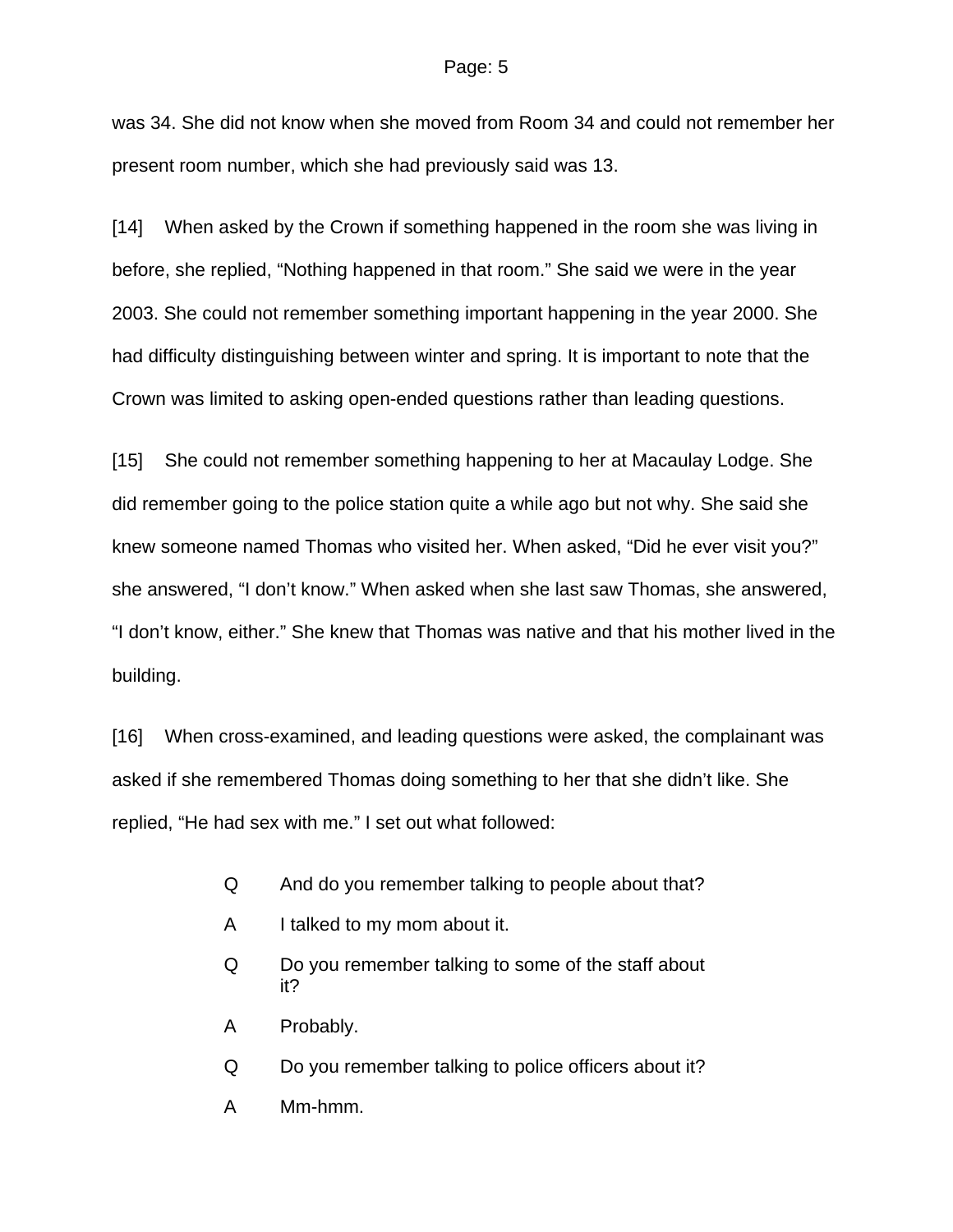- Q Do you remember a police officer coming to Macaulay Lodge here to talk to you about that?
- A Probably.
- Q Do you remember telling that police officer that you had asked Thomas to have sex with you?
- A (No audible response)
- Q Would there have been any reason that you could think of why you might have said that?
- A I don't know.
- Q. Okay.
- [17] The Crown approached the issue again:
	- Q The gentleman asked you if you remember Thomas doing something that you didn't like, and you said, "He had sex with me."
	- A Like, forced me to have sex with him.
	- Q Why didn't you like it?
	- A I don't remember.
	- Q And how did he force you?
	- A Hmm?
	- Q How did he force you?
	- A He never forced me at all.
	- Q And –
	- A How old is he?
	- $Q$  I don't know. Do you know when it is that he do you know when this happened?
	- A When it happened? It was a while ago. What did you write down?
	- Q "While ago." And do you remember how it happened or what happened?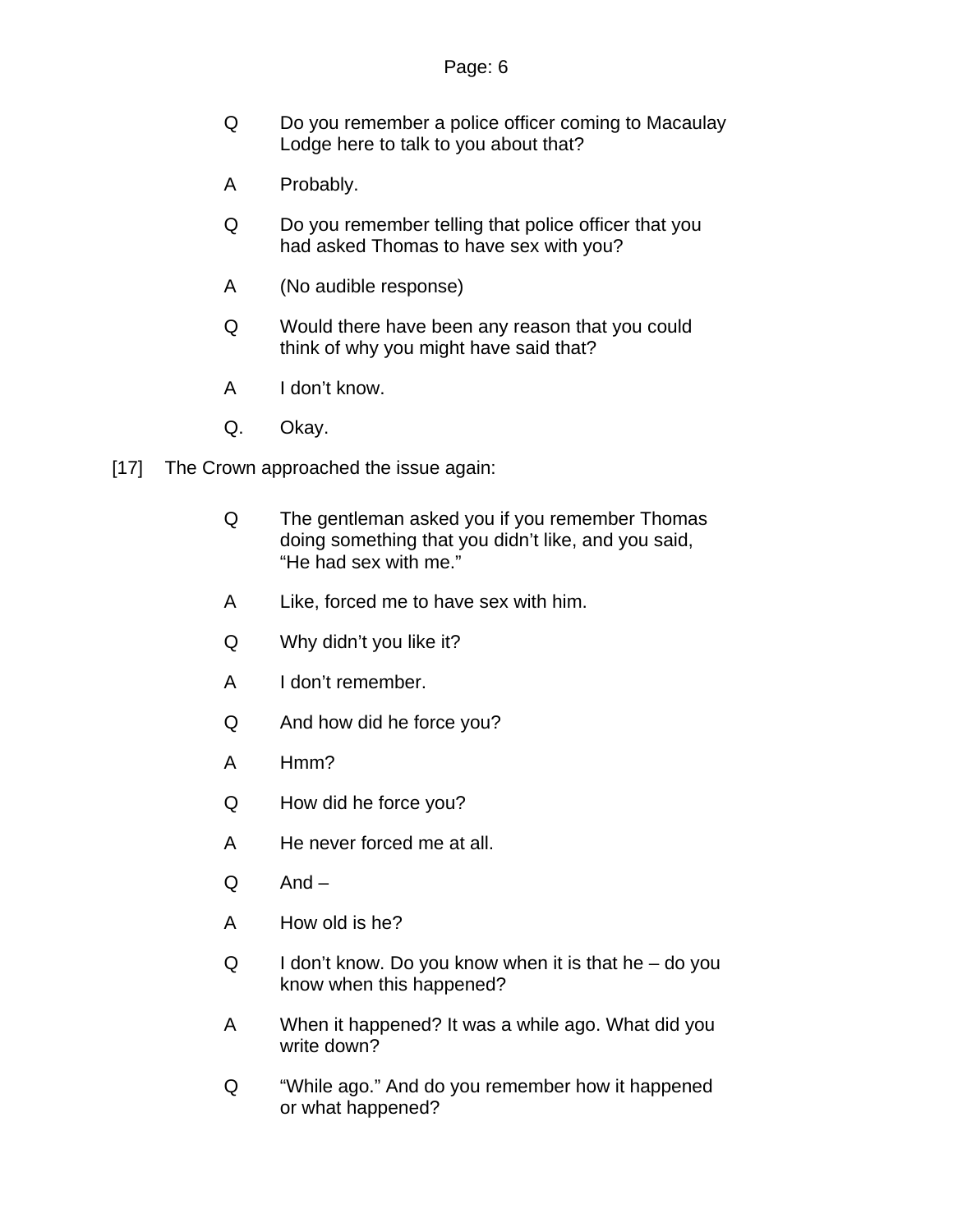- A I don't know.
- Q Did you want to have sex with him?
- A Yeah, sure.

## **OUT-OF-COURT STATEMENTS OF THE COMPLAINANT**

[18] I will refer to the out-of-court statements of the complainant by their *voir dire* number, as that is how examination in chief and cross-examination were referenced. I will discuss the *voir dires* in the chronological order that the complainant made the outof-court statements. *Voir dire* number 1 refers to the medical evidence which by agreement of counsel will be treated as trial evidence. I have previously ruled that the out-of-court statement of *voir dire* number 7 is inadmissible.

[19] With the exception of *voir dire* number 6, all the out-of-court statements were made at Macaulay Lodge, which is a 50-bed continuing care residence. The residents range from 19 year old stroke victims to elderly patients with dementia. The lodge is a two-story building with an elevator.

# *VOIR DIRE* **NUMBER 2 (Statements made to Donna Organ and Pam Phillipsen on November 18, 2000 between 3:00 and 3:30 p.m.)**

[20] This was the statement made by the complainant initially to Donna Organ, a licensed practical nurse on duty at the time. She had just come on shift at 3:00 p.m. and was in the chart room listening to a taped report of the previous shift.

[21] The complainant's emergency bell, which was located in her bathroom, was ringing shortly after 3:00 p.m. The emergency bells can be heard throughout the building.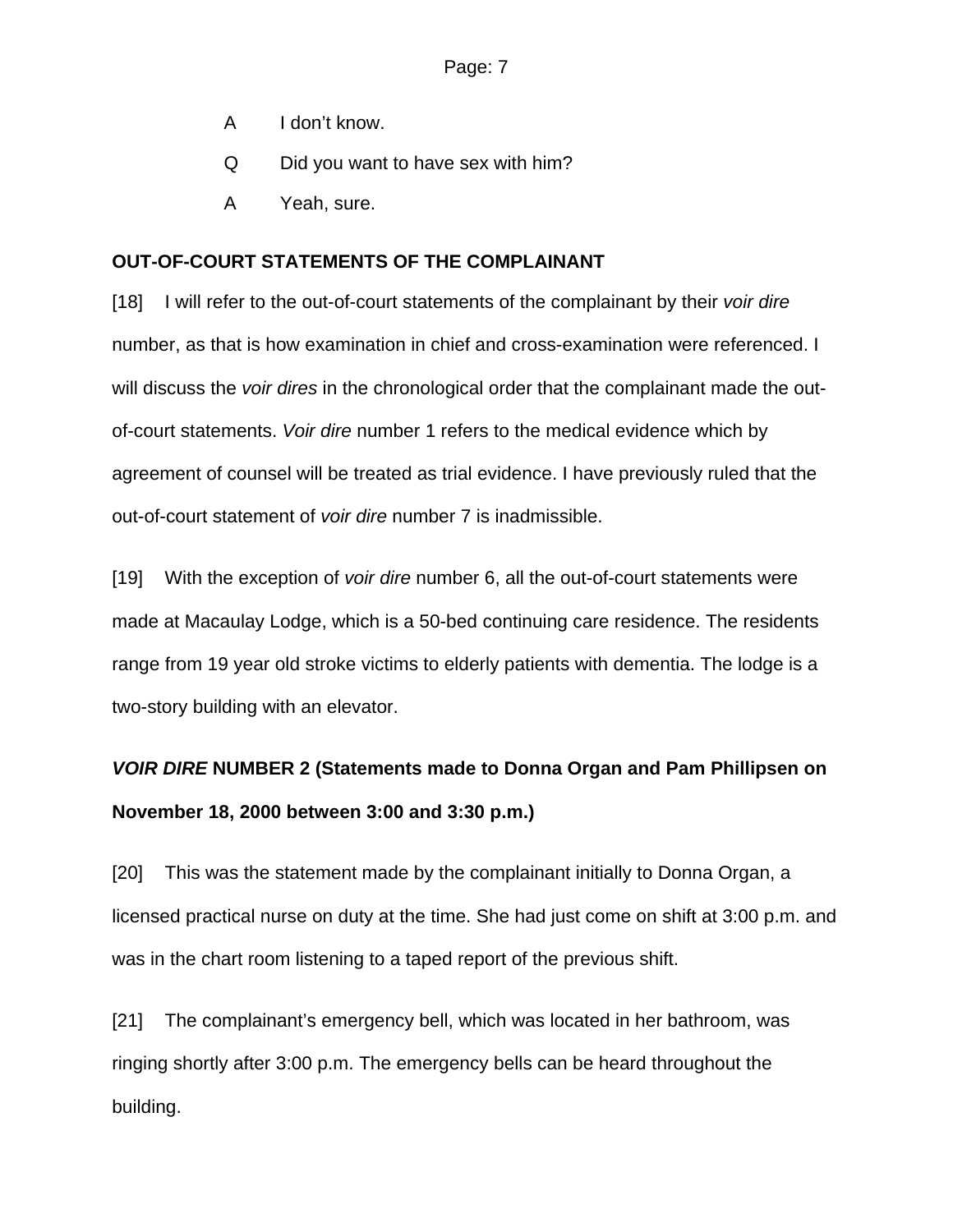[22] Donna Organ took the stairs to the second floor to reach the complainant in Room 34. She had to unlock the door to the complainant's room, which was unusual as she usually left the door ajar. The complainant was sitting in her wheelchair dressed in a shirt and a pair of panties. She said, "I just got fucked by a native guy – that Thomas guy." Donna Organ testified that these were the exact words of the complainant.

[23] Donna Organ knew the complainant was referring to Thomas Harper who was sitting down the hallway by the elevator. She described the complainant as upset and shaking, in a manner more than her usual tremor.

[24] Donna Organ left the room to take Thomas Harper downstairs and returned within five minutes. She entered the complainant's room with Pamela Phillipsen, a registered nurse, who was a staff nurse at the lodge. The complainant repeated in the presence of Donna Organ and Pamela Phillipsen that a native guy fucked her. Donna Organ testified that she asked the complainant if she wanted it to happen and the complainant said that she didn't want it to happen and that she had been sleeping. Donna Organ could not remember this latter portion of the complainant's response word for word and was paraphrasing.

[25] Pamela Phillipsen paraphrased what she heard from the complainant. She testified that she asked the complainant if the sexual intercourse had happened. The complainant confirmed that it had. The complainant, in response to her questions, said that she did not invite Thomas Harper into her room and that she was not willing to have sex with him.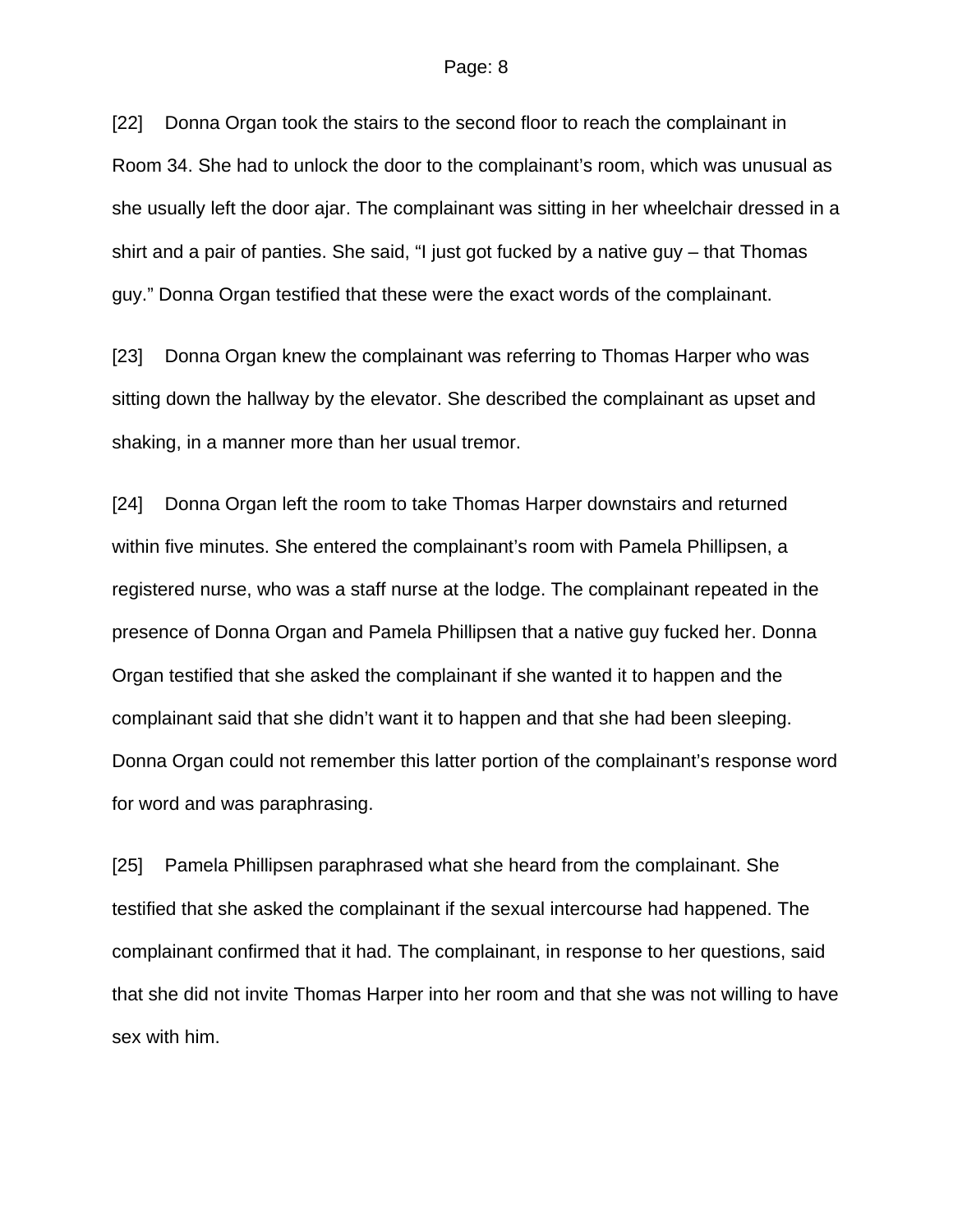[26] Pamela Phillipsen confirmed that the complainant was really shaking, more so than her usual condition. The complainant asked for a cigarette and was taken downstairs.

[27] Donna Organ observed a wet incontinence pad on the floor and pants and panties on the bed. The whole room smelled strongly of alcohol and she opened the window to let fresh air in. The complainant did not smell of alcohol but Thomas Harper did smell of alcohol.

[28] Pamela Phillipsen described the complainant's room as being in disarray.

[29] Donna Organ testified that Lori O'Donnell was present with Pamela Phillipsen and the complainant. Neither Pamela Phillipsen nor Lori O'Donnell confirmed this. Donna Organ completed a nursing chart record for November 18, 2000. She was not cross-examined on the contents of her nursing chart record.

[30] Donna Organ and Pamela Phillipsen confirmed that the complainant's routine was to go to bed for a sleep at 1:00 p.m. with a draw sheet over her. The complainant would sleep until 4:00 p.m. or 5:00 p.m.

# *VOIR DIRE* **NUMBER 4 (Complainant's statement to Lori O'Donnell on November 18, 2000 between 3:00 – 3:30 p.m.)**

[31] Lori O'Donnell is a licensed practical nurse, who was starting her shift at 3:00 p.m. on November 18, 2000. She answered the complainant's emergency bell first and found the door to her room locked. She did not enter the room until after Donna Organ had unlocked the door, entered and then left the room to bring Pamela Phillipsen.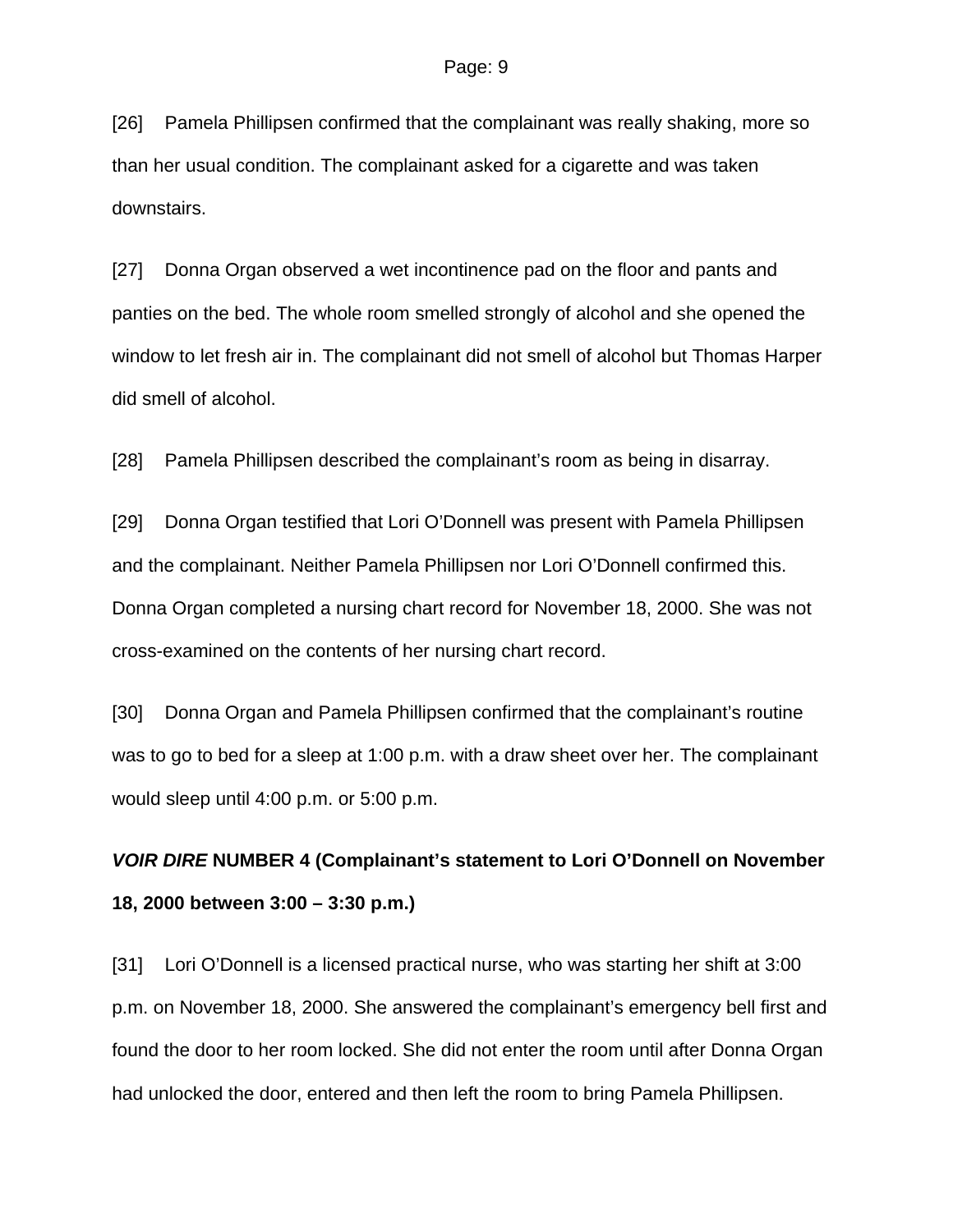[32] She testified that the complainant said to her, "A native guy fucked me."

O'Donnell asked if she invited him in and the complainant said, "No, there wasn't much I could do." She had a look of disgust on her face, but was not upset.

[33] Lori O'Donnell said that the complainant was flushed and shaky. Her pad was on the bed with discharge and pubic hair. Her pants and panties were also on the bed and the room smelled of alcohol, which was not from the complainant.

[34] Lori O'Donnell was only there for two minutes and left when Donna Organ returned with Pamela Phillipsen. She observed Thomas Harper before he was taken away and said he appeared to be intoxicated and smelled of alcohol.

# *VOIR DIRE* **NUMBER 5 (Statement made to Elaine Senkpiel on November 18, 2000 between 4:30 and 4:55 p.m.)**

[35] Elaine Senkpiel is a registered social worker. She works at both the Thompson Centre and Macaulay Lodge. She has been at Macaulay Lodge for six years and has been the complainant's social worker since 1995. She has seen the complainant informally on a weekly basis and formally as required.

[36] She was called at home by Pamela Phillipsen shortly after 4:00 p.m. and arrived at Macaulay Lodge at 4:30 p.m.

[37] The complainant was sitting in her wheelchair near the entrance when Elaine Senkpiel arrived. When she arrived the complainant said, "So glad you're here." She described the complainant as tremulous and shaking all over, unlike her normal spasms, which she described as discrete movements.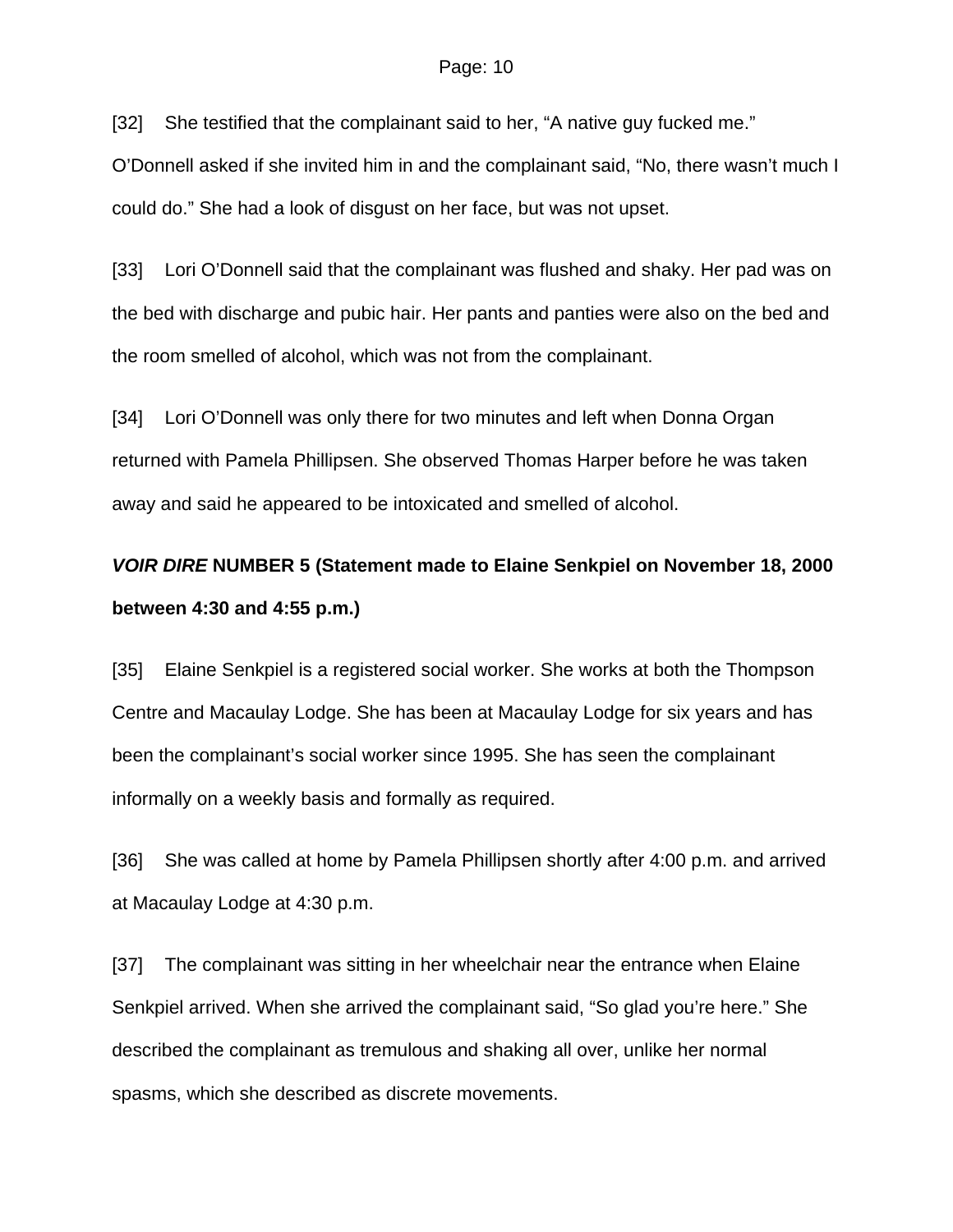[38] Ms. Senkpiel asked the complainant if she would like to talk and asked her how her day was. The complainant replied, "That Thomas." The complainant said that she was in her room lying on her bed half asleep. Thomas came in without knocking. He had been drinking. He pulled down his pants and removed her clothes and feminine pad. The complainant said, "He pumped his dink against my bum" and put his hand inside her.

[39] Elaine Senkpiel asked the complainant if she wanted to have sex with Thomas. She said, "No," and that she didn't like First Nation people. When asked if she was scared or hurt, she replied, "No."

[40] Ms. Senkpiel described the complainant's voice as having a nervous edge. There was no hesitation or gaps between questions and answers. She described the words used by the complainant as her exact words, which she put on her chart that evening. She was not cross-examined on her chart notes.

# *VOIR DIRE* **NUMBER 8 (Statement made by complainant to Cst. Maisonneuve on November 18, 2000 at 4:50 p.m.)**

[41] Constable Elaine Maisonneuve responded to a call from Macaulay Lodge received at 3:38 p.m. on November 18, 2000. She was briefed and taken to the complainant's room where she took photographs. She then proceeded to meet the complainant at 4:50 p.m. in Elaine Senkpiel's office. Her notes of the conversation were recorded in her notebook at 5:45 p.m.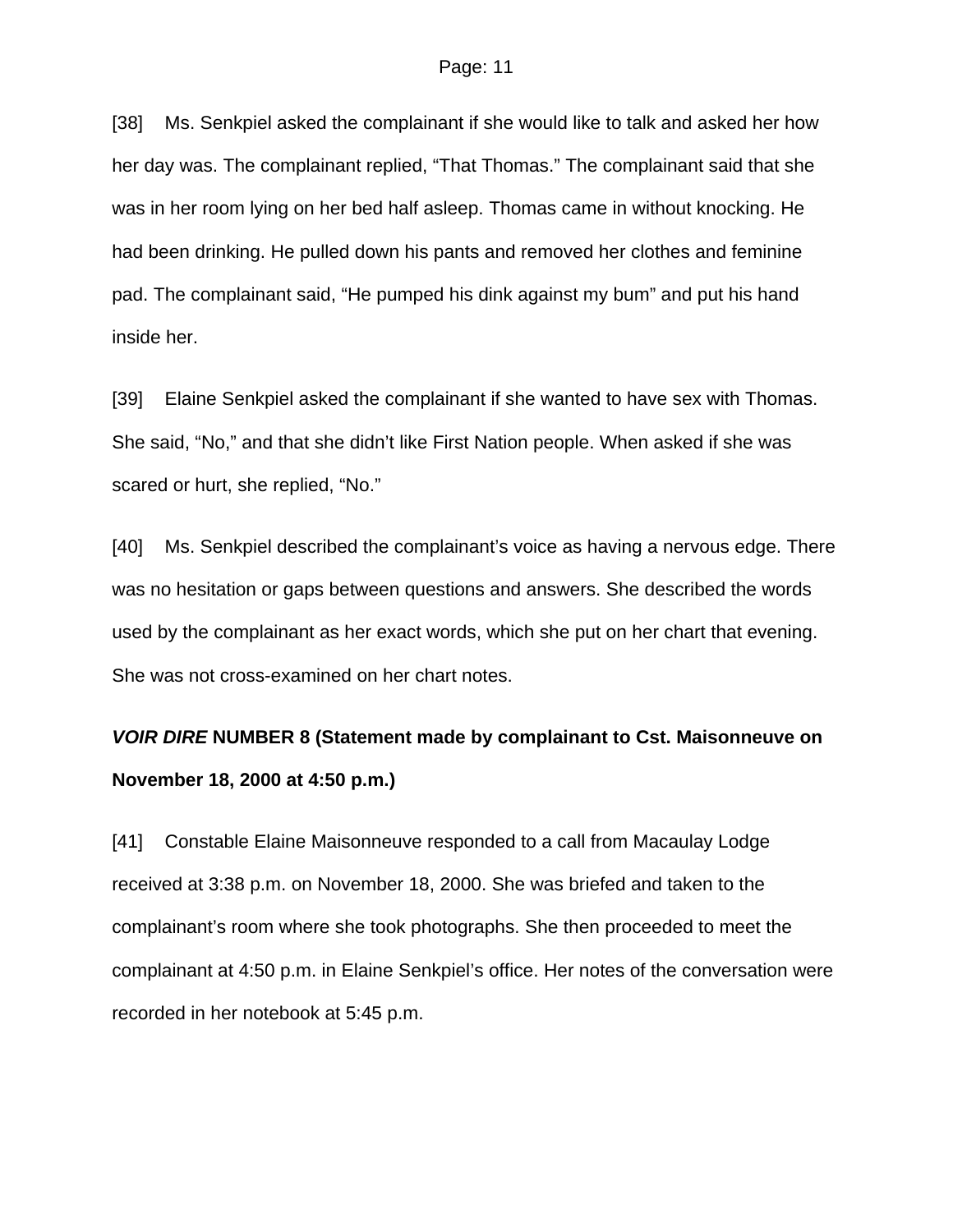[42] The complainant said to Cst. Maisonneuve that she was lying in bed with a blanket over top of her when Thomas entered her room. He took the blanket off her, took off his clothes, and she took off her own clothes. She said Thomas was soft and floppy and tried to put his dink inside her. She said she didn't want to have sex. He was pumping up and down and moaning. She didn't think he ejaculated. She could smell alcohol on his breath. He was always nice to her but not when he was intoxicated. She rang the emergency bell but did not recall asking him to leave. Cst. Maisonneuve recalled the complainant reported saying, "You'd better fucking get off," to the accused. She was trying to sleep at the time.

[43] Cst. Maisonneuve said the conversation took 15 minutes. She recalls that some of the information from the complainant was volunteered and some was from answers to her questions. Cst. Maisonneuve cannot tell which information arose from questions as opposed to being volunteered. There were some gaps of five seconds between questions and answers.

[44] Elaine Senkpiel was present for this conversation between the complainant and Cst. Maisonneuve. However, she did not take notes of the conversation and has no recall of content of the conversation.

# *VOIR DIRE* **NUMBER 3 (Audio taped statement of the complainant taken by Cst. Maisonneuve in the presence of Donna Organ at Macaulay Lodge at 9:01 p.m.)**

[45] Cst. Maisonneuve, after attending Whitehorse General Hospital with the complainant, took a statement recorded by audiotape. The transcript, with some handwritten amendments agreed to be correct by Crown and defence, was filed as an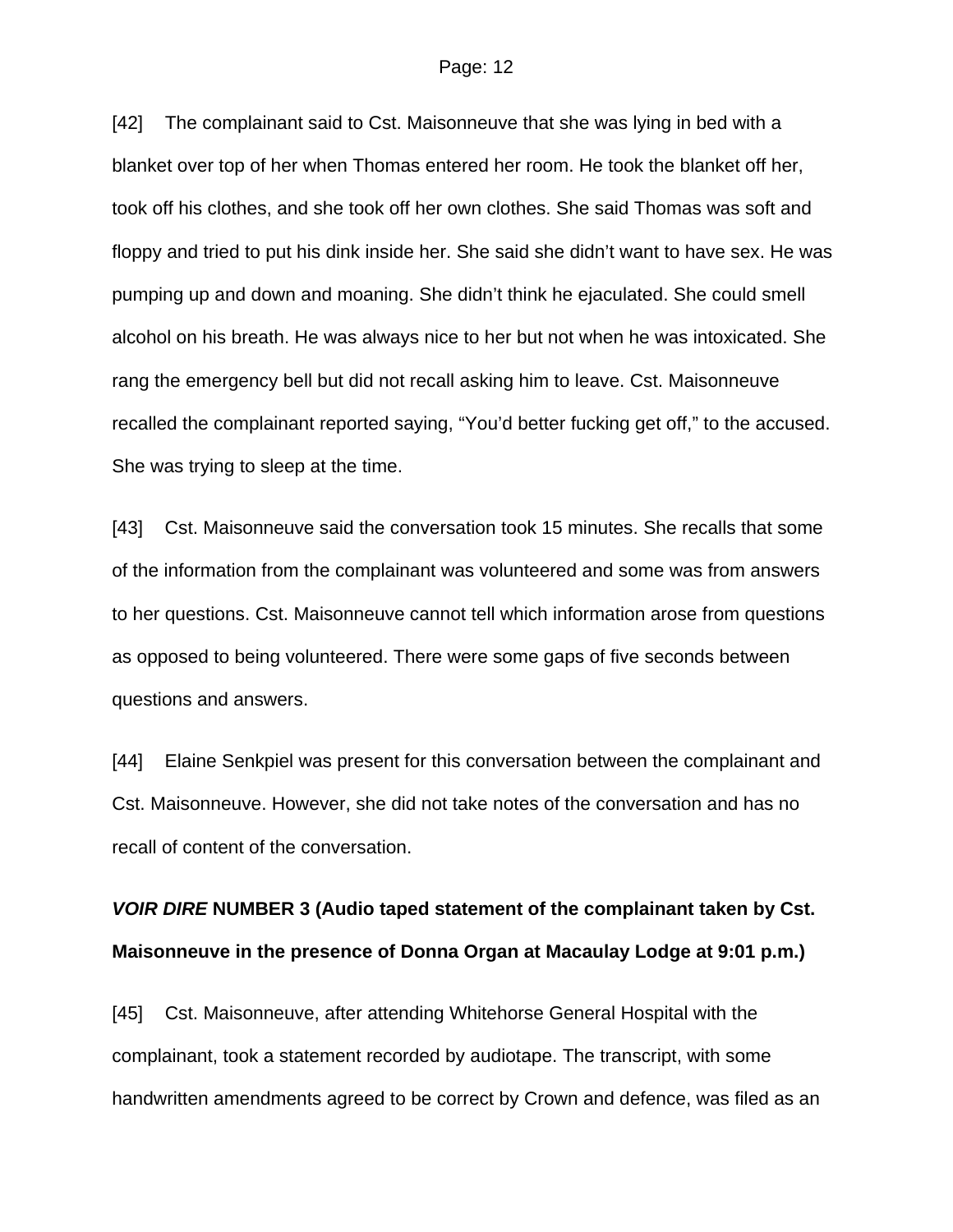exhibit. Cst. Maisonneuve took the statement and Donna Organ was also permitted to ask questions. I will not repeat the statement word for word in its entirety. It told a different story. The complainant said, "We started kissing" and later, "I said that we should have sex together."

[46] She confirmed that they had sex and as he weighs quite a bit, she said, "I told him I should actually go on top of you."

[47] After the intercourse, she said he went for her breasts. After that she couldn't remember what happened and said, "I really don't know. My M.S."

[48] Donna Organ then asked the complainant directly if she remembered telling her, "I was just fucked by a native man." The complainant answered, "That isn't true" and later, "I didn't mean that at all."

[49] The answers of the complainant became less responsive to further leading questions until the statement was ended at 9:14 p.m.

[50] Cst. Maisonneuve described the complainant as calm but tired during the questioning. The gaps between the questions and answers were longer than in the statement of the complainant to Cst. Maisonneuve in Elaine Senkpiel's office.

*VOIR DIRE* **NUMBER 6 (Statement made by complainant to Cst. Maisonneuve at Whitehorse R.C.M.P. Detachment, with Elaine Senkpiel present on November 19, 2000 at 6:37 p.m. to 6:51 p.m.)**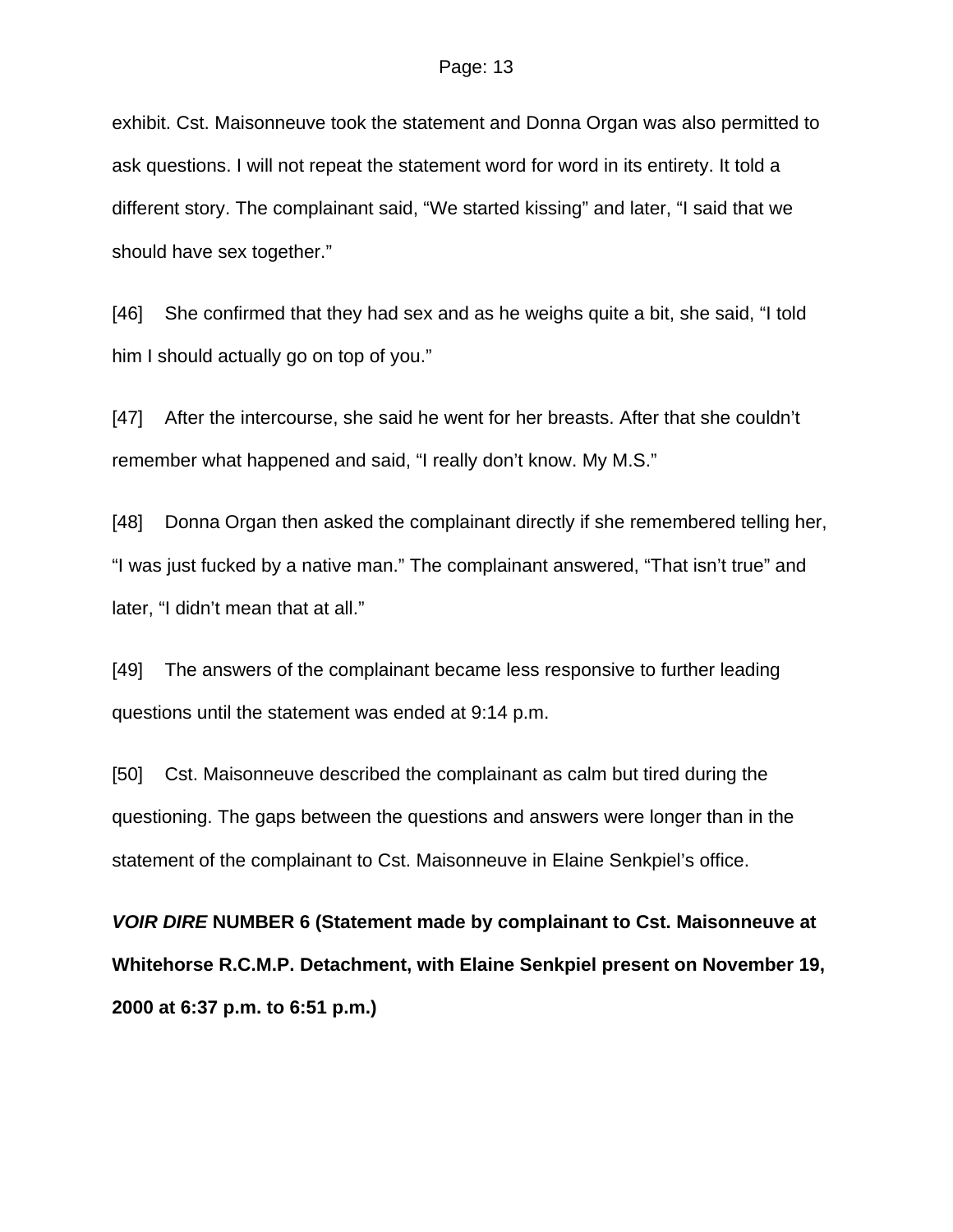[51] The statement of the complainant was video and audio taped. A transcript, with

handwritten amendments agreed to by counsel, was filed as an exhibit. The bulk of the

questioning was done by Cst. Maisonneuve with some questioning by Elaine Senkpiel.

[52] The first open-ended question about what happened between the complainant

was answered as follows:

I was having a nap in my room, I was laying in my bed and my eyes were closed and all that stuff and all of a sudden Thomas was there like right in front of my eyes. I thought ah, fuck. I couldn't believe this was happening you know. Jesus. You know, I said, "What the hell do you want?" and he goes "I just love you". He said it to me, I said "No you don't". He goes "Yes I do". I couldn't believe he actually said that to me. I don't really like Thomas at all. You know. So any ways he started having sex with me. He took my pants off and he took his pants off, which I thought "Fuck, I ain't doing this". It's just gross.

[53] The gist of this statement is that the complainant did not want him in her room and found him quite disgusting.

# **THE LAW**

[54] The general rule against hearsay, as it applies in this case, is that oral statements made out-of-court are not admissible to establish the truth of their contents. However, the common law has produced a number of exceptions to the hearsay rule usually referred to as the traditional hearsay exceptions. One of those exceptions to the hearsay rule is often referred to as the *res gestae* exception. Under this exception an out-of-court statement, made spontaneously or contemporaneously connected to the act in question, may be admitted for the purpose of establishing the truth of the matters stated.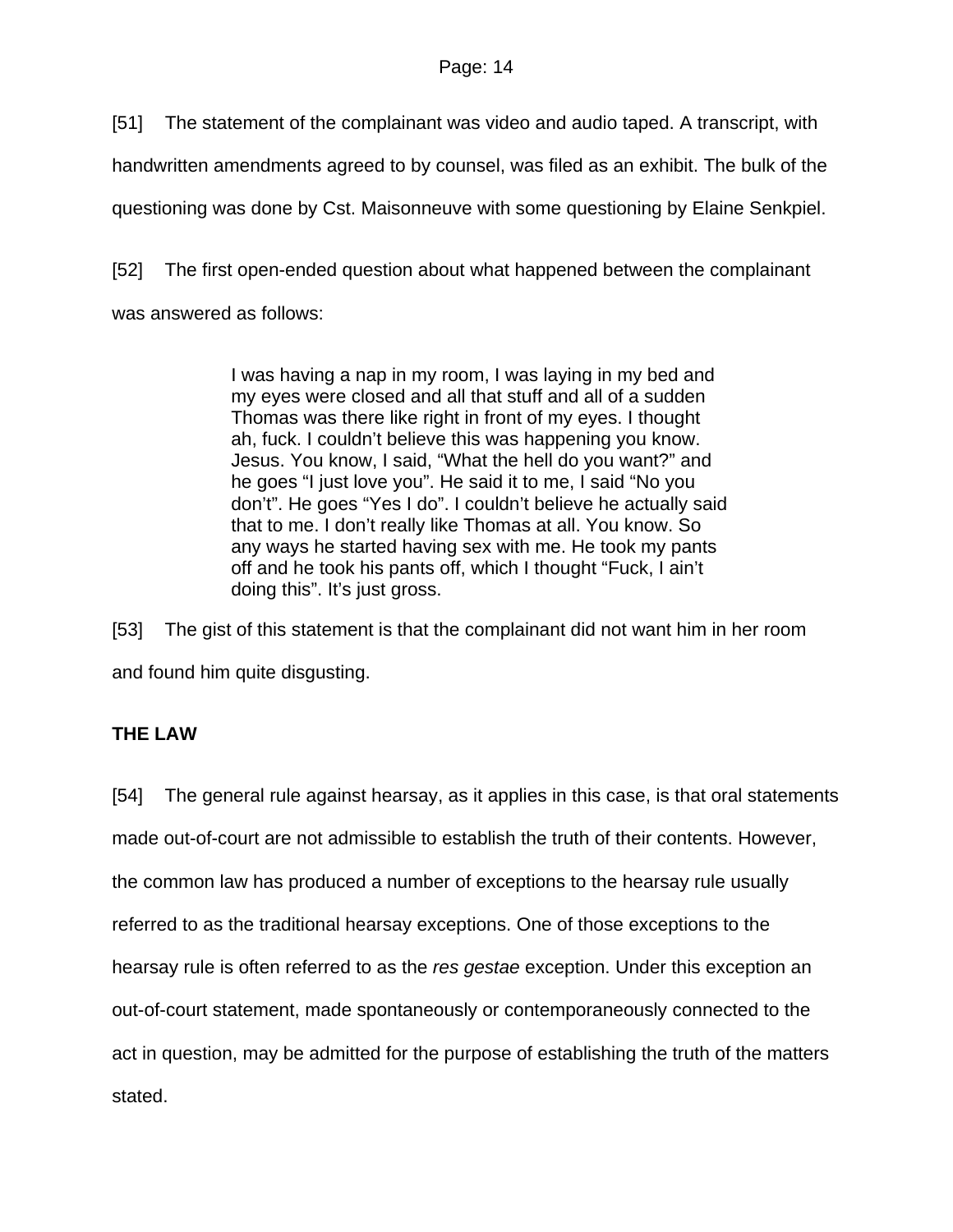[55] In recent cases (See *R. v. Starr,* [2000] 2 S.C.R. 144 and *R. v. Khan*, [1990] 2 S.C.R. 531) the Supreme Court of Canada has adopted the principled approach to the admission of hearsay so long as it was necessary and reliable. Iacobucci J., speaking for the majority, put it this way in *Starr*, supra at para. 200:

> In *Khan, Smith*, and subsequent cases, this Court allowed the admission of hearsay not fitting within an established exception where it was sufficiently reliable and necessary to address the traditional hearsay dangers. However, this concern for reliability and necessity should be no less present when the hearsay is sought to be introduced under an established exception. This is particularly true in the criminal context given the "fundamental principle of justice, protected by the *Charter*, that the innocent must not be convicted": … It would compromise trial fairness, and raise the spectre of wrongful convictions, if the Crown is allowed to introduce unreliable hearsay against the accused, regardless of whether it happens to fall within an existing exception.

[56] Although the Supreme Court was split in *Starr*, supra, based on the application of the principled approach to the facts of that case, there is some basic agreement on the general principles. The Chief Justice, in dissent, set out a useful guide at para. 2:

> In my view, the following principles govern the admissibility of hearsay evidence:

- 1. Hearsay evidence is admissible if it falls under an exception to the hearsay rule;
- 2. The exceptions can be interpreted and reviewed as required to conform to the values of necessity and reliability that justify exceptions to the hearsay rule;
- 3. Where the evidence is admissible under an exception to the hearsay rule, the judge may still refuse to admit the evidence if its prejudicial effect outweighs its probative value;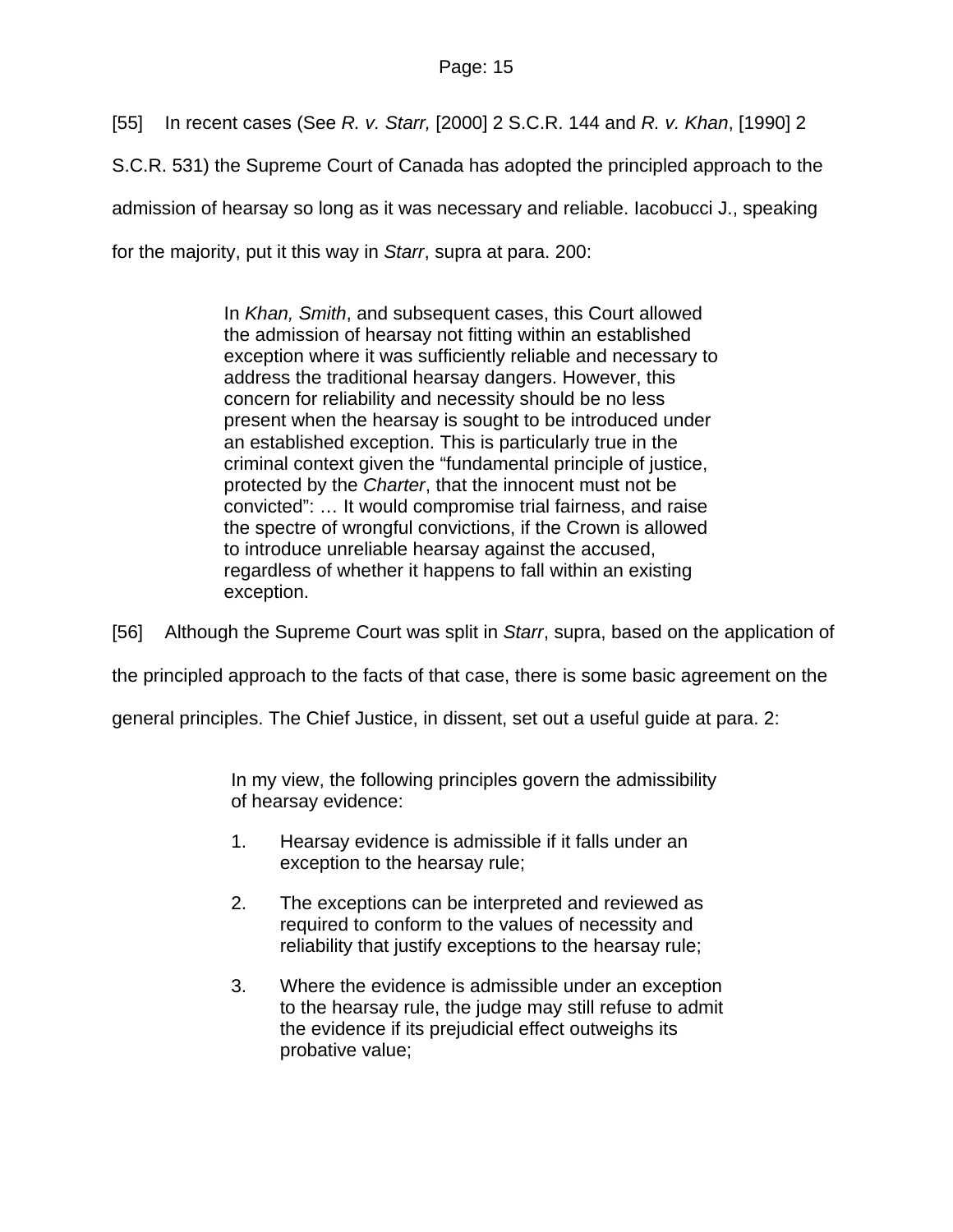4. Where evidence is not admissible under an exception to the hearsay rule, the judge may admit it provided that necessity and reliability are established.

[57] The result is that if an out-of-court statement was admissible under a traditional exception, but does not meet the necessity and reliability test, the principled approach prevails and the statement would not be admitted.

[58] I note that in *Starr*, supra, Iacobucci J. dealt with the test of reliability first and necessity second. The Chief Justice preferred to deal with necessity first and reliability second. In my view, nothing turns on the order.

[59] In this case, because of the mental and physical disabilities of the complainant, I will deal with necessity first and reliability second.

[60] *Khan*, supra, was a major turning point in the application of the tests of necessity and reliability to permit the admission into evidence of statements made by children to others about sexual abuse.

[61] The facts in *Khan*, supra, are that a four-year old child was found not to be competent to give unsworn evidence at trial. The trial judge also refused to admit the evidence of the mother that 15 minutes after being alone with the accused the child said, "He put his birdie in my mouth, shook it and peed." The accused was acquitted and ultimately the Supreme Court of Canada set aside the acquittal and ordered a new trial.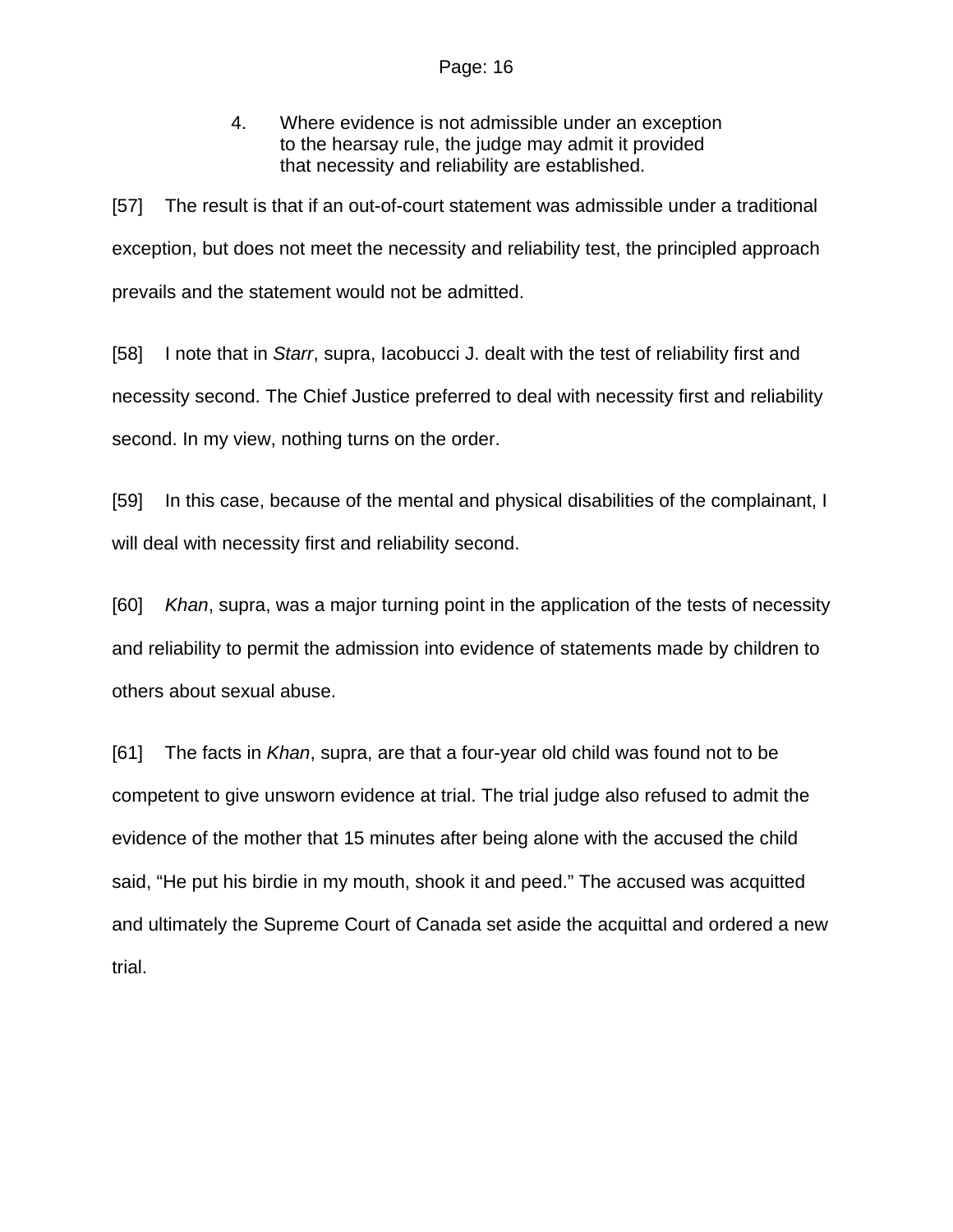[62] McLachlin J. (as she then was) said that the requirement of necessity would

probably mean that in most cases the child would still be called to give evidence. She

also said the following about the tests of reliability and necessity at page 546 - 547:

The first question should be whether reception of the hearsay statement is necessary. Necessity for these purposes must be interpreted as "reasonably necessary". The inadmissibility of the child's evidence might be one basis for a finding of necessity. But sound evidence based on psychological assessments that testimony in court might be traumatic for the child or harm the child might also serve. There may be other examples of circumstances which could establish the requirement of necessity.

The next question should be whether the evidence is reliable. Many considerations such as timing, demeanour, the personality of the child, the intelligence and understanding of the child, and the absence of any reason to expect fabrication in the statement may be relevant on the issue of reliability. I would not wish to draw up a strict list of considerations for reliability, nor to suggest that certain categories of evidence (for example the evidence of young children on sexual encounters) should be always regarded as reliable. The matters relevant to reliability will vary with the child and with the circumstances, and are best left to the trial judge.

[63] Further refinements of the principled approach are found in *Starr*, supra.

Significantly, the Supreme Court has distinguished between threshold reliability and

ultimate reliability. As stated by Iacobucci J. at para. 215:

Threshold reliability is concerned not with whether the statement is true or not; that is a question of ultimate reliability. Instead, it is concerned with whether or not the circumstances surrounding the statement itself provide circumstantial guarantees of trustworthiness. This could be because the declarant had no motive to lie (see *Khan, supra; Smith, supra),* or because there were safeguards in place such that a lie could be discovered.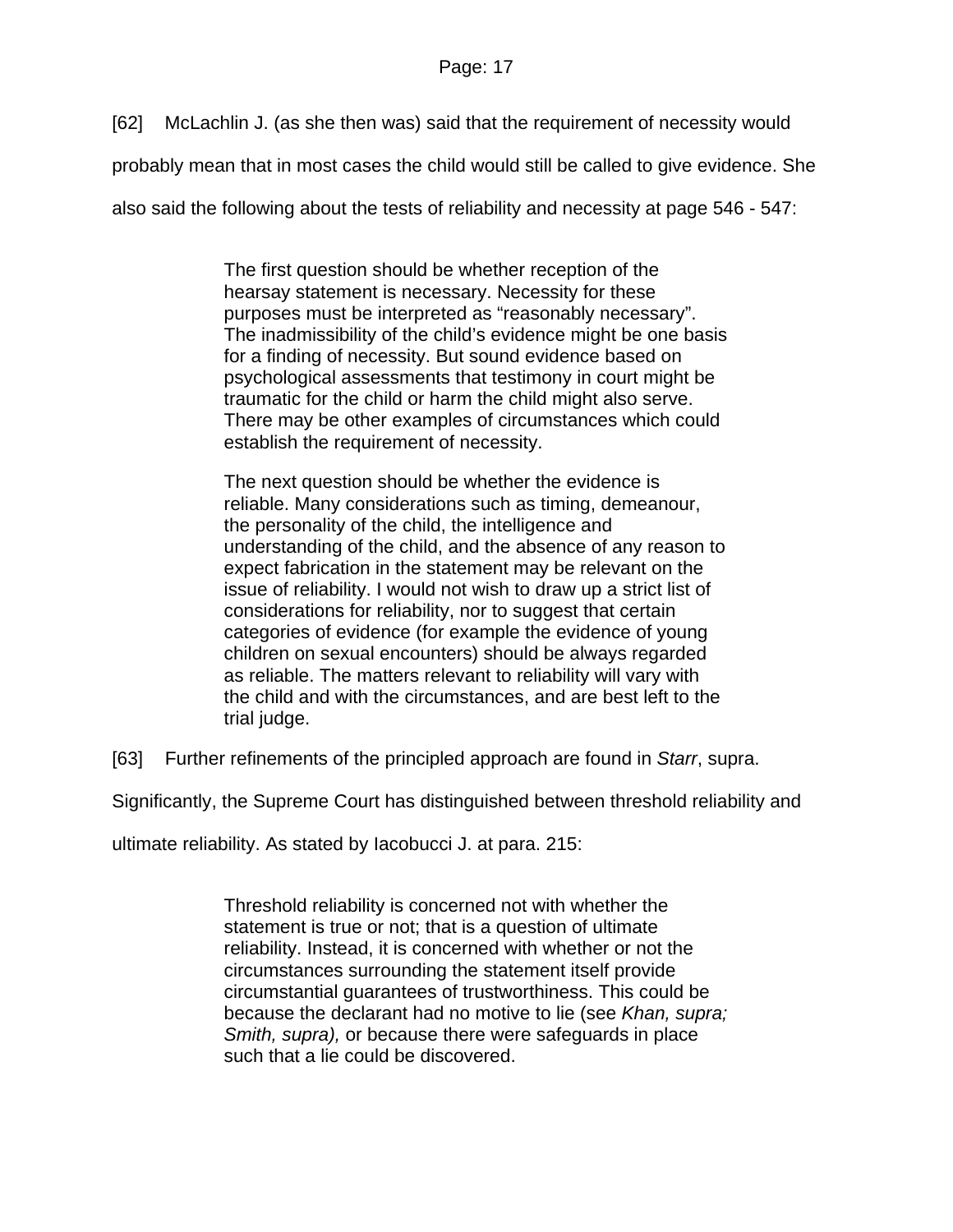[64] In this case, where the statements of the complainant are not always consistent,

Iacobucci J. has provided further guidance at para. 217 as follows:

At the stage of hearsay admissibility the trial judge should not consider the declarant's general reputation for truthfulness, nor any prior or subsequent statements, consistent or not. These factors do not concern the circumstances of the statement itself. Similarly, I would not consider the presence of corroborating or conflicting evidence. On this point, I agree with the Ontario Court of Appeal's decision in *R. v. C. (B.)* (1993), 12 O.R. (3d) 608; see also *Idaho v. Wright*, 497 U.S. 805 (1990). In summary, under the principled approach a court must not invade the province of the trier of fact and condition admissibility of hearsay on whether the evidence is ultimately reliable. However, it will need to examine whether the circumstances in which the statement was made lend sufficient credibility to allow a finding of threshold reliability.

[65] It is important to note that *Khan,* supra, dealt with the evidence of a four-year old child at the time of trial. *Starr,* supra, dealt with adult witnesses who had no physical or mental impairments.

[66] *R. v. Pearson* (1994), 95 C.C.C. (3d) 365 (B.C.C.A.), however, is a case that has a greater factual similarity to this one. It also has a significant difference in that it preceded *Starr*, supra, and hence did not dwell on the distinction between threshold and ultimate reliability. In fact, in *Pearson*, supra, the trial decision focuses on ultimate reliability as I read it. However, the Court of Appeal decision focused on admissibility and has useful principles for cases where a complainant has mental and physical disabilities.

[67] In *Pearson*, supra, the complainant had both physical and mental handicaps and a mild speech impediment. His intellectual ability was markedly limited. His mother said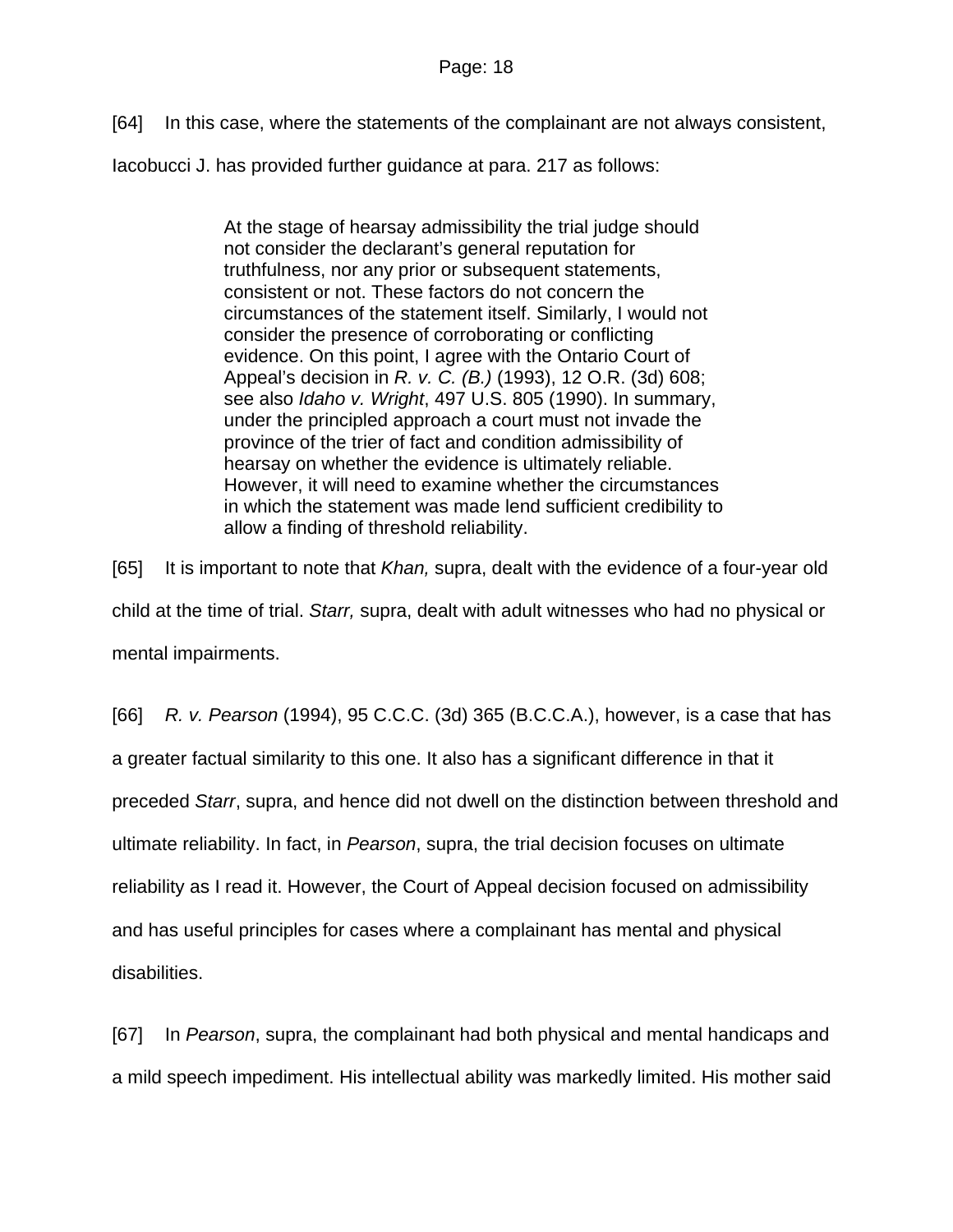that he did not have difficulty remembering faces and he was able to identify the accused at trial and in a photographic line-up.

[68] The complainant was unable to give a coherent account of the sexual assault at

trial and the trial judge admitted evidence from his mother about out-of-court statements

that the complainant made to her about the identity of the accused and the offence. The

first statement was "shortly after the events" while the complainant was being examined

at a hospital. The second statement was made a week after the incident and the third

was six weeks after the incident when he saw the accused again. None of the

statements were the subject of a *voir dire*.

[69] The British Columbia Court of Appeal found that necessity and reliability were

established and Taylor J. made this general comment at para. 36:

We must, of course, ensure that those with mental and physical disabilities receive the equal protection of the law guaranteed to everyone by s. 15 of the *Canadian Charter of Rights and Freedoms*. This will sometimes require that their evidence be presented along with the evidence of others who are able to explain, support and supplement it, so that, to the extent that this is possible, the court will receive the account which the witness would have given had he or she not been disabled. But the evidence will, of course, still have to meet the high standard of proof always required when criminal charges are involved, because the liberty of the accused, and the importance of guarding against the injustice of convicting the innocent, require in these cases as much as any other a "solid foundation for a verdict of guilt".

[70] Thus, the Court of Appeal made the distinction between threshold and ultimate

reliability in the admissibility of out-of-court statements.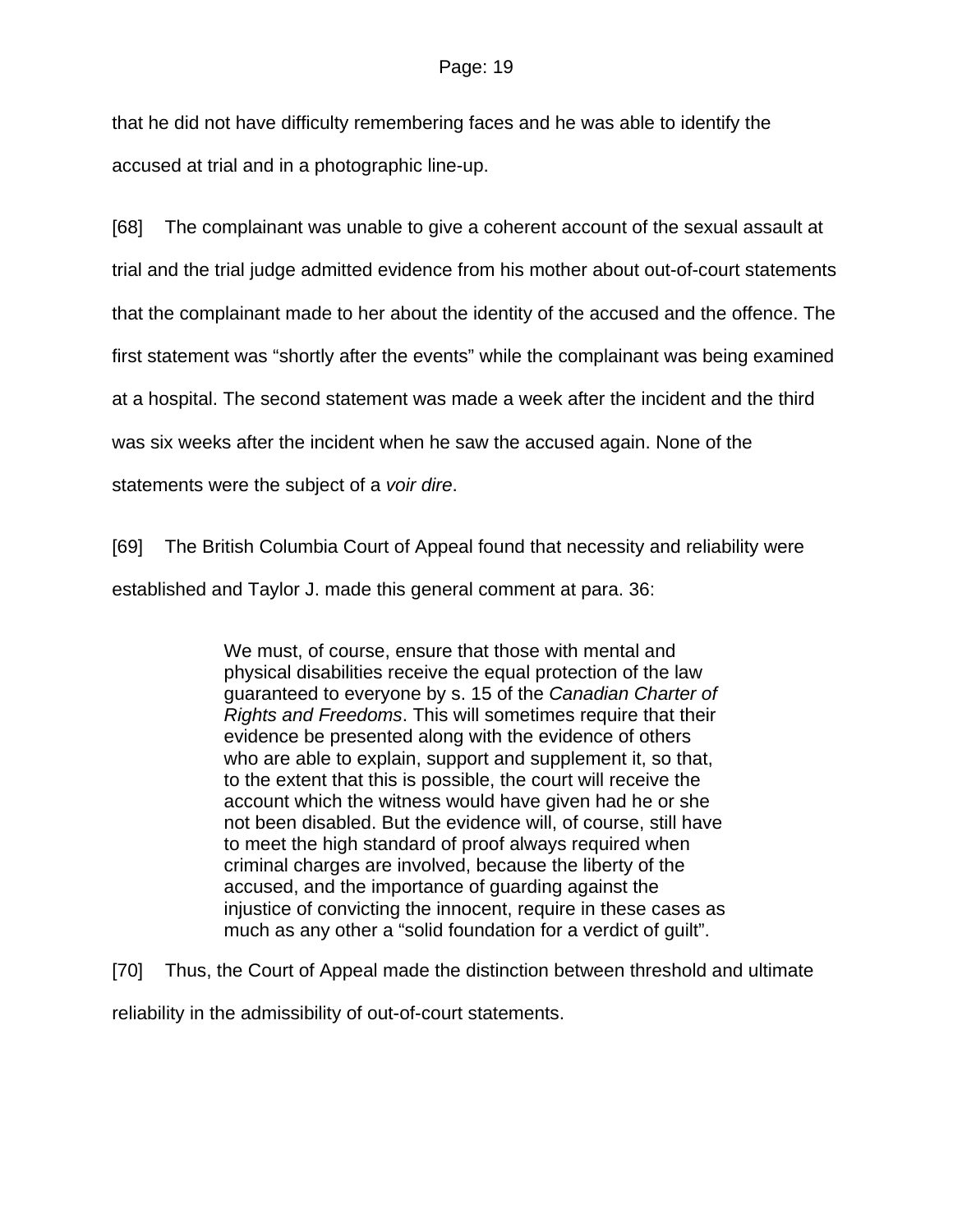### **DISCUSSION**

[71] I will consider the necessity issue first. The law does not require that a complainant is unable to testify so as to meet the necessity test. Rather, even when a witness testifies, the ability of the witness to present a coherent or complete story must be addressed.

[72] In this case, the complainant has chronic multiple sclerosis with progressive deterioration. Dr. Anzarut gave the opinion that she has no memory that she can rely on, except for some remote memory. He said that her diffuse brain damage affects her ability to remember things from one day to the next. He could not rely on her to give a reliable case history and relied upon her parents or care workers.

[73] From my observation the complainant hears and speaks well. She is intelligent but is limited by her capacity to remember and her uninhibited child-like behaviour. I note that there has been no evidence on the subject of her capacity to consent and the Crown has taken the position that she does have the capacity to consent.

[74] Her evidence at trial could only be described as an inconsistent and inadequate description of the event. This is not a criticism of the complainant, because she tried hard, but is simply unable to remember even the simplest details of the event.

[75] The complainant was unable to provide the court with a full account of the events of November 18, 2000. I can reach no other conclusion than it is necessary for the outof-court statements of the complainant to be admitted into evidence to establish the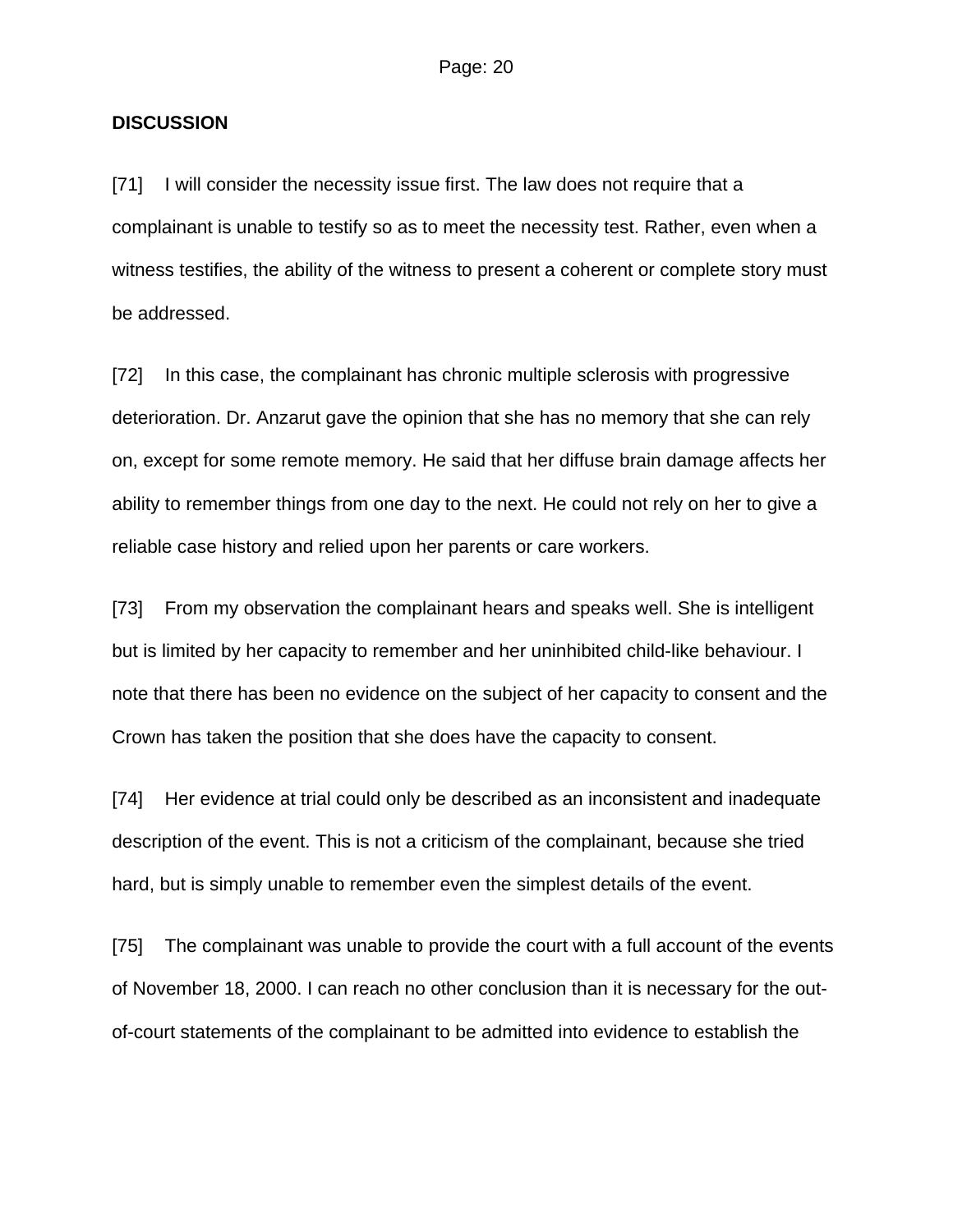truth of their content. I do not at this stage of the trial make any finding on the truth of the content of the out-of-court statements of the complainant.

[76] I now turn to the issue of whether the out-of-court statements of the complainant meet the test of threshold reliability. I am not, at this stage, considering consistency or inconsistency of these statements with in-trial evidence. Rather, I am determining whether or not the statements meet the requirement that they not be fabricated or the result of the influence or fabrication of others.

[77] In this context, Dr. Anzarut implicitly recognized that the complainant has a shortterm memory but has limited it to one day in the sense that her ability to remember events from one day to the next has been impaired. Dr. Anzarut also acknowledged that the complainant does better with her memory when she is in an environment that she is familiar with.

[78] Dr. Macdonald confirmed that the complainant functions better in a familiar environment with her care workers. This evidence supports the threshold reliability of the complainant's out-of-court statements to Donna Organ, Pam Phillipsen, Lori O'Donnell and Elaine Senkpiel in that they were made at Macaulay Lodge to care workers with whom she was familiar. These statements were also reasonably close to the time of the event although it is difficult to put a specific time on it. It definitely occurred prior to 3:00 p.m. but there is no evidence as to when the accused entered the building. However, I am of the view that the agitation of the complainant and her ringing of the emergency bell confirm that the alleged incident occurred in the hour preceding 3:00 p.m. It is more likely that the event occurred during the time immediately before the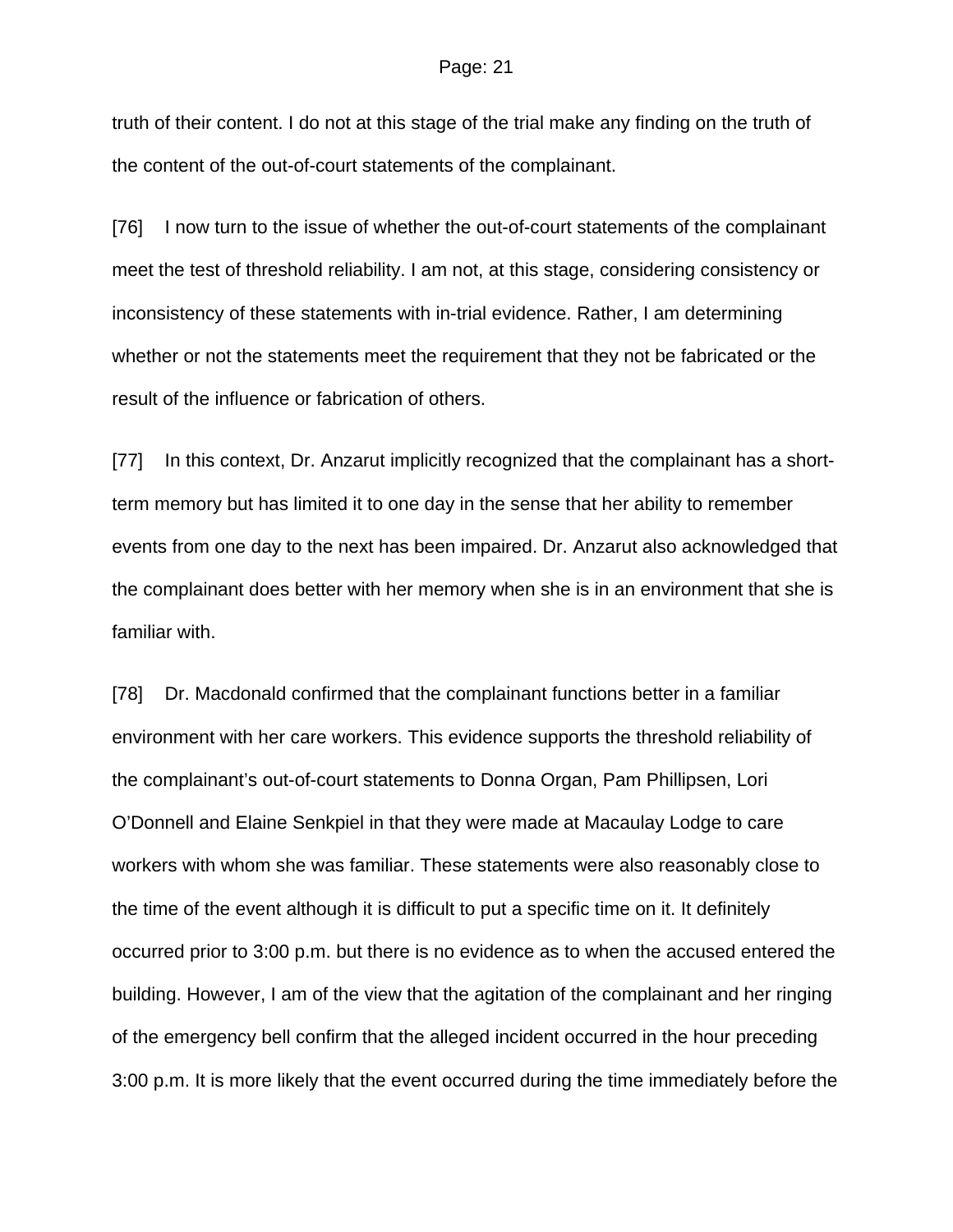shift change when the previous shift was preparing its report for the next shift. I have no doubt that these care workers are providing accurate information on what they were told by the complainant. I can find no reason for fabrication by either the complainant or the care workers. I order that the statements of *voir dires* number 2, 4 and 5 be admissible for the purpose of establishing the truth of their contents.

[79] With respect to *voir dires* number 8 and 3, which were the statements made to Cst. Maisonneuve at 4:50 p.m. and later that evening at 9:01 p.m., I find similar indicia of reliability. The statements were made at Macaulay Lodge to an RCMP constable whose presence would certainly lend a serious note to the occasion. Although somewhat further away from the event in time, it is my impression from the experts that some reliability arises from the fact that the statements were made in a comfortable and known surrounding with a care worker present on each occasion. The statements were not so far removed from the event in timing so as to destroy their reliability. I order the statements of *voir dires* number 8 and 3 to be admissible for the purpose of establishing the truth of their contents.

[80] *Voir dire* number 6 was a video and audio taped statement made by the complainant to Cst. Maisonneuve in the presence of Elaine Senkpiel on November 19, 2000 at 6:37 p.m. This statement is at the outer limits of memory retention for the complainant according to Dr. Anzarut. However, it does have aspects supporting threshold reliability in that it was made to a person in authority in the presence of a known caseworker. The location of the statement at the RCMP detachment would tend to cause confusion and agitation according to the medical evidence, but if that occurred, it was certainly not observable on the videotape. In fact, Elaine Senkpiel testified that